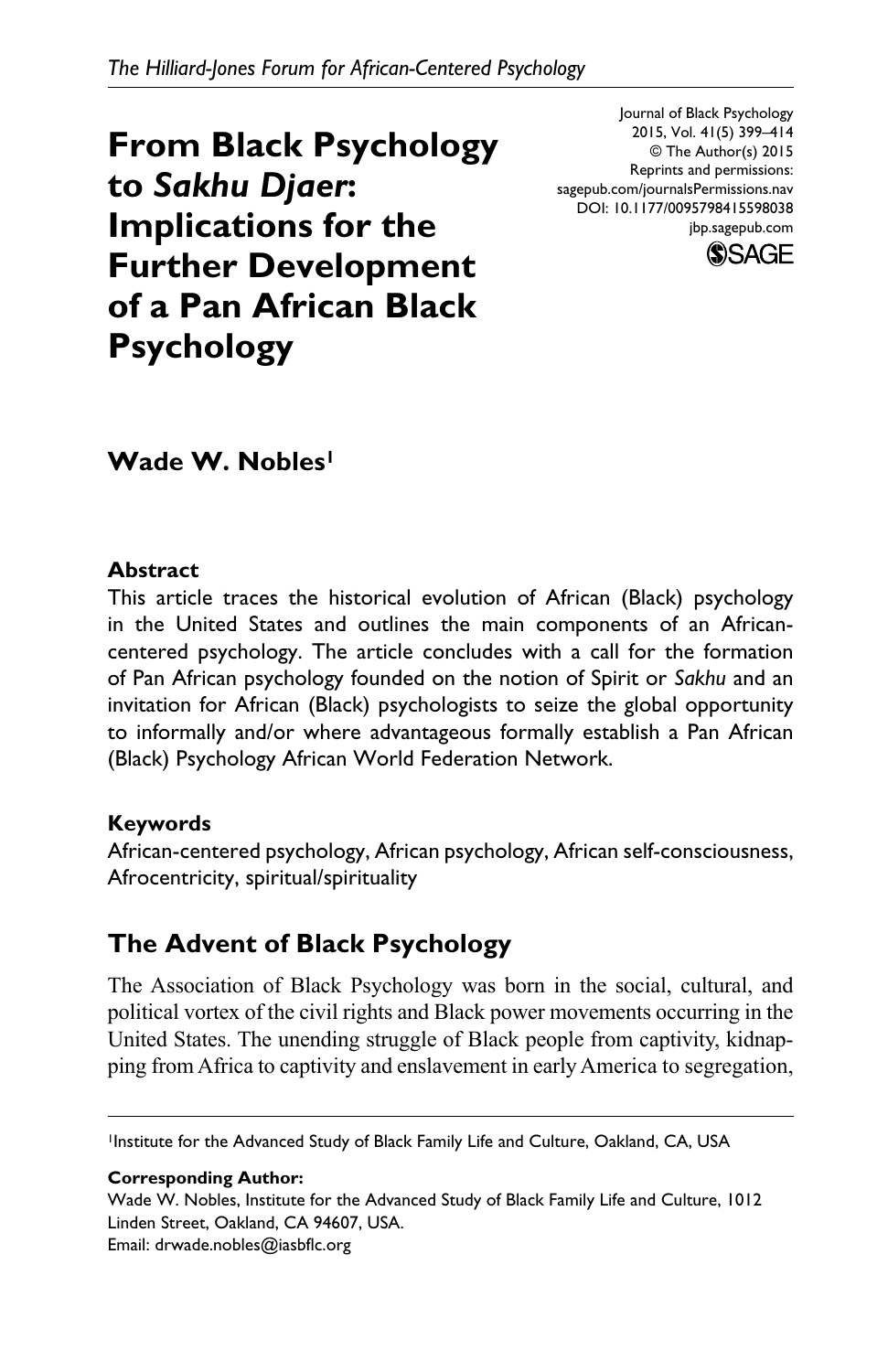exploitation, and discrimination in contemporary times came to a head in the 1960s with the assassination of our civil rights leaders like Malcolm X, Martin Luther King, Jr., Medgar Evers, and Fred Hampton. Even though there were two or three early Black psychologists; that is, Francis Cecil Sumner in 1917 and Inez Beverly Prosser in 1933, Robert Williams (2008) notes that with the exception of Kenneth Clark and Martin Jenkins, Black psychologists were virtually unknown prior to 1968. At that time African American students and professional psychologists found the Association of Black Psychologists (ABPsi) in San Francisco in 1968. The ABPsi was formed as a national organization free and independent of the American Psychological Association. In forming themselves, these Black psychologists who held positions in various academic, public, industrial, and governmental programs pledged themselves to the realization that they were Black people first and psychologists second. These men and women charged the American Psychological Association with condoning the White racist character of American society and failing to provide models and programs conducive to the solving of African American problems stemming from the oppressive effects of American racism. It is extremely important to point out and highlight that we declared the primacy and importance of our Blackness over our status as psychologists.

The ABPsi was thus formed to utilize the skills of Black Psychologists to benefit the Black community. Specifically, the *raison d'etre* of the Association was to address the significant social problems affecting the Black community and to positively impact on the mental health of the national Black community through planning, programs, services, training, and advocacy. In its origination, the objectives of ABPsi were to (a) organize our skills and abilities to influence necessary change and (b) address the significant social problems affecting the Black community and other segments of the population whose needs society has not fulfilled (B. H. Williams, 1997).

For the accuracy of the historical record, it is important to acknowledge that at the birthing of the ABPsi, we formed an ABPsi, but had yet to create the discipline and practice of a Black psychology. During the next two decades, several Black psychologists, for example, King, Dixon, and Nobles (1976); Akbar (1984, 1990); Azibo, (1989); Hilliard (1986); Nobles (1972,1986a, 1986b, 1997); Myers (1988); Kambon (1992); Wilson (1993); Grills and Rowe (1996), joined in the excavation of African ideas as grounding for the reemergence and advent of the discipline of Black psychology.

Due to the assault on African people's humanity and the depopulation of the continent resulting from the savage system of both Arab and European slave trade, African intellectual developmental trajectory was derailed and African people and our indigenous ideas were disconnected and shattered.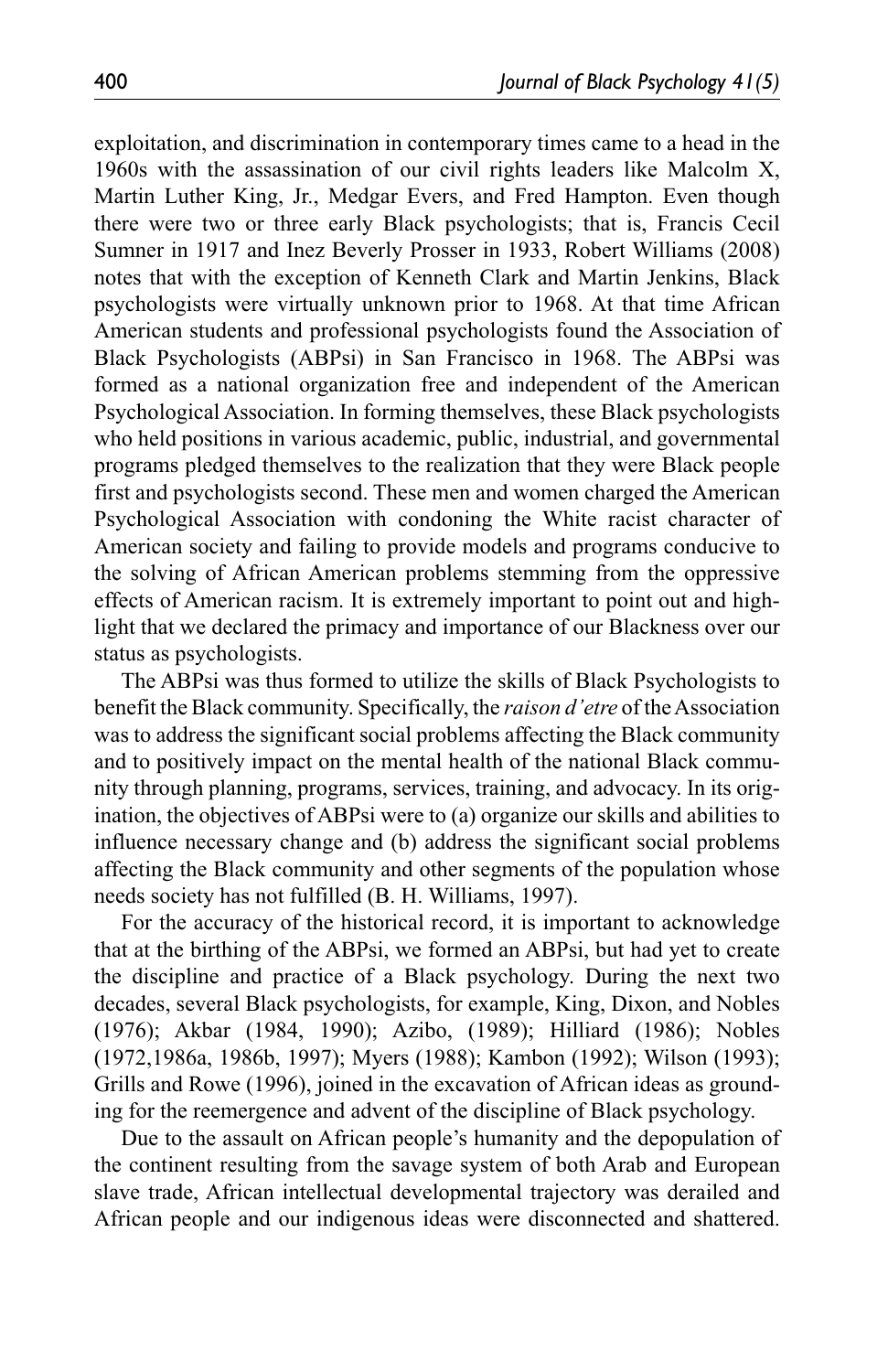This has resulted in our not being able to be informed by and benefit from an ongoing intellectual and cultural exchange. Nevertheless, similar diggings were being conducted by continental psychologists (Kruger, 1988; Mphahlele, 1987; Owuso-Bempah & Howitt, 1995), including the importance of indigenous psychologies (Nsamenang, 2006).

In 1972, Dr. Reginald Jones published *Black Psychology* as the first collection of the thoughts and theories of Black psychologists in the United States. In that publication, Nobles (1972) introduced the notion of African philosophy and African psychology as fundamental to the burgeoning field of Black psychology. The beginning of a Black psychology represents, in my opinion, a scientific revolution in the intellectual universe of humanity's understanding of human functioning.

## **Psychology in Africa**

The importance of Black Psychologists from around the world meeting at the 30th International Congress of Psychologists in Capetown, South Africa in 2012, reconvening at the ABPsi meeting in New Orleans in 2013, and then again at the 1st International Congress of the Forum of African Psychology in 2014, is that we, as members of the worldwide African family, had an opportunity to reconnect the scattering of Africa's children and to consider the question of psychology in Africa. This has become an ongoing discussion relative to healing the mind of the African world. In so doing, we can help heal all humanity. The charge of the Forum of African Psychology, rightly so, was to bring together leading African-centered scholars, prominent academics, professional psychologists, and traditional "spirit practitioners"1 (healers) from throughout the African world and to continue the task of creating a Pan African Black Psychology that will not only heal the damage of historical colonialism, enslavement, political exploitation, and westernization but will also serve to guide African people into the next millennium. There is a need for Africancentered psychology that responds to the needs of African communities.

We, who call ourselves psychologists, must refigure psychology to reflect the realities of Africa and her children worldwide. There should be agreement among Black African psychologists to use African epistemological reflections2 and subsequent skill sets to meet the challenges of our time in every context and to engage in policy and program development wherever African people exist.

We, therefore, should not be just talking about psychology in Africa. To simply bring Western psychology to Africa is to be complicit in the mental brainwashing and psychic terrorism (Nobles, 2015) of Africa and the adoption of the very tool and theories that have been used to demean, defame,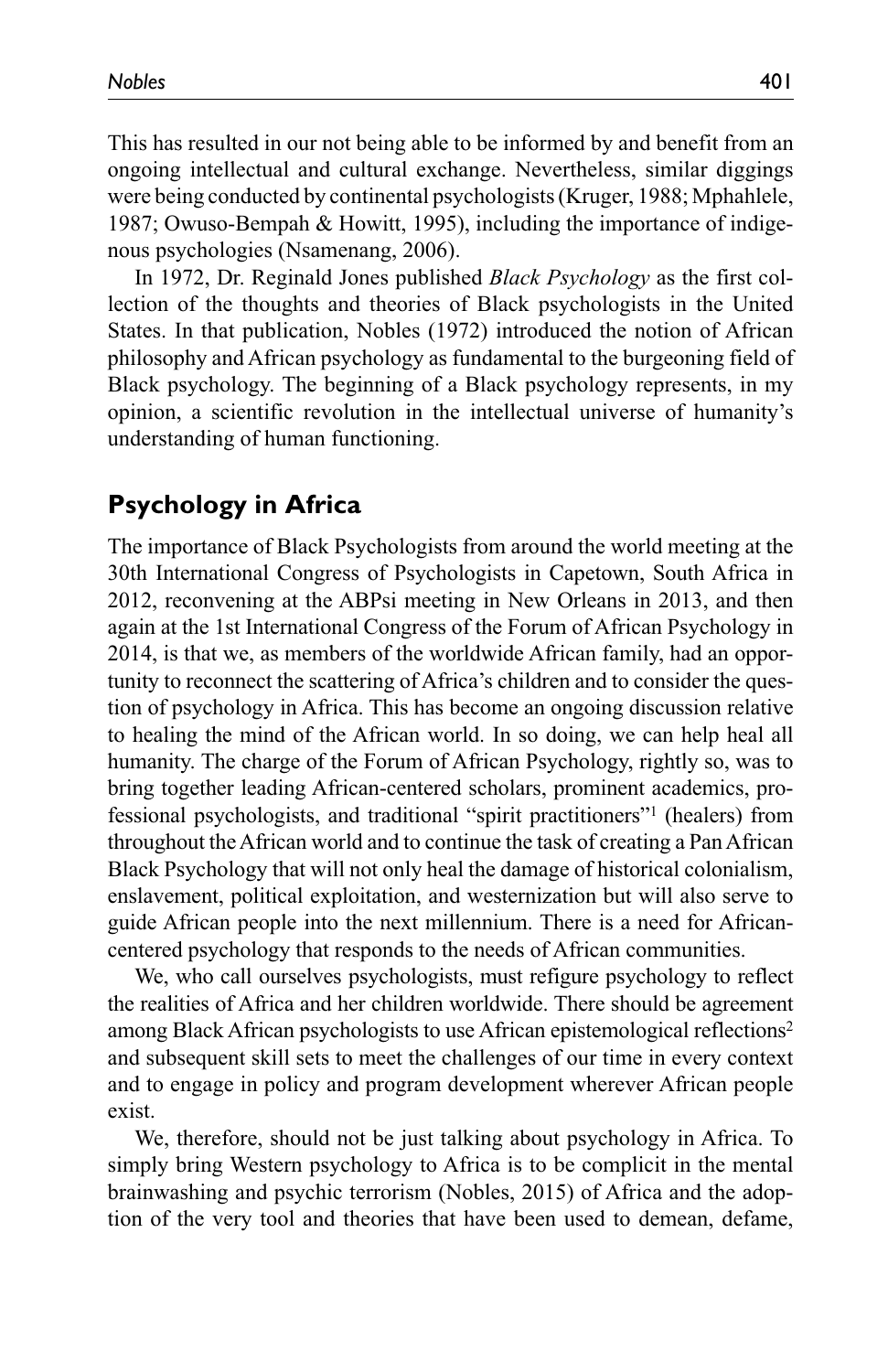debilitate, and damage us. In effect to merely advance Western psychology into Africa would be akin to uncritically drinking poison as if it were medicine to heal and revive ourselves. The discipline and practice designed to assist in the healing and management of the human affairs of African people must be uncompromisingly African centered and grounded in the philosophy and wisdom traditions of African people.

The paradox of our time is that to simply apply Western psychology to Africa (both continental and diasporan) and her children is to turn a blind eye to the role Western psychology has played in the dehumanization of African people and adopt that which is logically and spiritually unacceptable. Not only is the continued blind importation and application of Western thought unacceptable to those of us responsible for understanding African human functioning, it is also counterindicative and self-contradictory to being a selfdefining, self-sustaining, self-affirming healthy, and whole people.

All human communities, especially African prior to invasion and colonization, used their own intrinsic essence (spiritness), epistemic reflections, cultural appreciations, and apperceptions about reality to inform their *knowing framework* and *intellectual mindset* from which, in turn, they recognized and recorded events and experiences as well as "made sense" of the world. To be clear, what is needed, in my opinion, is the continued creation of a Pan African Black Psychology that is the cocreation of Black Psychologists throughout the African world.

## **The Western Grand Narrative**

Narratives are understood as being part of a constructive process in which humans interpret and reinterpret their experiences according to "narrative structures" (Sarbin, 1986). A so-called "grand narrative" reflects deep intrinsic beliefs as both descriptive and explanative discourse. Accordingly, humans use their epistemic reflections, cultural appreciations, and apperceptions about reality to inform their *knowing framework* and *intellectual mindset* to further recognize and record the making of sense of events and experiences as a grand narrative. Historically, the Western Grand Narrative has been grounded in logical positivism, biological determination, social Darwinism, reductionism, and more recently, postmodernism. In these intellectual and philosophical frameworks, the Western Grand Narrative has supported a mindset that is grounded in ideations that privilege difference, aristocracy, elitism, classism, racism, sexism, genetic inferiority, caste attribution and value, empiricism, and rationalism as the only way to know and understand. The Western Grand Narrative has shaped and influenced what we see and accept as normal. Unfortunately, in a very real sense, a direct consequence of the Western Grand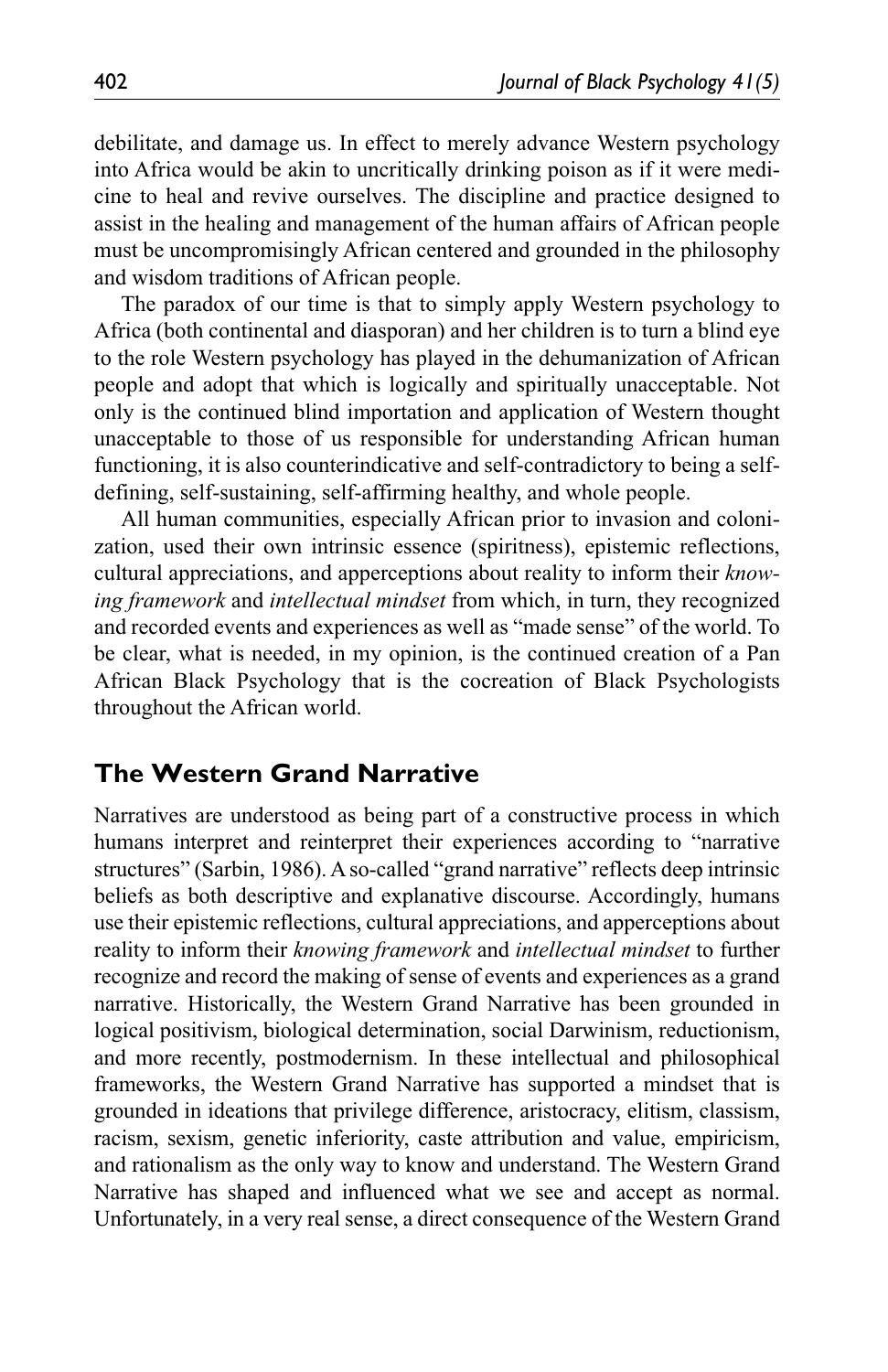Narrative for African people is that it infects the African mind with a disease that can best be symptomized as "Afrophobia," a persistent, abnormal, and irrational fear for things African; "Europhilia," a positive unwarranted feeling of love, liking, and affection for things European; and "Grecomania," a violent derangement of the mind due to Greek thought and ideas. Hence, when we fail to see the need for an African Grand Narrative, the Western Grand Narrative becomes the only way of describing, understanding, and explaining reality by default. While the western world asserts and privileges its grand narrative based on Judeo-Christian Greco-Roman thought as universal, it is not. It is simply unchallenged and unduly accepted by default.

As counterpoint to the false universality of the Western Grand Narrative, I would like to share some ongoing thoughts and preliminary suggestions relative to a proposed African "Kmt-Nubia/BaNtu-Kongo" Grand Narrative; an African philosophical grounding; and, the Skh Djr (Sah koo Jair) for the further development of a Pan African Black Psychology.

## **Kmt-Nubia/BaNtu-Kongo Thought**

An African Grand Narrative<sup>3</sup> is reflected in the "voice" of people of African ancestry, which is seldom and often ignored or not heard. Growing out of African people's cultural grounding, meanings of being human, and historical relations, an African voice reflects the subjective and collective ability to express the essential and authentic experience of life and living for African people. An African Grand Narrative would and should reflect and represent the voice of African people on the continent and throughout the diaspora. Accordingly, I propose that we formulate an African Grand Narrative based in "Kmt-Nubia/BaNtu-Kongo" thought that interrogates the knowing implications of the classical civilizations of Kmt (Egypt) and Nubia, and the ancient beliefs of the BaNtu and Kongo people. Such an African Grand Narrative would posit that reality is "Spirit" and that a particular process of knowing emerges from African genesis or creation myths, meaning of being human, and concept of life and death. Parenthetically, it is important to provide a clarification of this idea of "Spiritness" as distinct from spirituality. I have suggested that "Spiritness" pertains to the condition of *being spirit* as distinct from "spirituality" which pertains to having the quality of "being spiritual." It is believed that African people experience their "spiritness" (Grills, 2002; Nobles, 1997) simultaneously as a metaphysical state and an ethereal extension or connection into and between the *supra* world of the Deities, the *inter* world of other beings, and the *inner* world of oneself. "Spiritness" is often misconceived as spirituality and deemed a religious quality. It is more akin to physics than religion.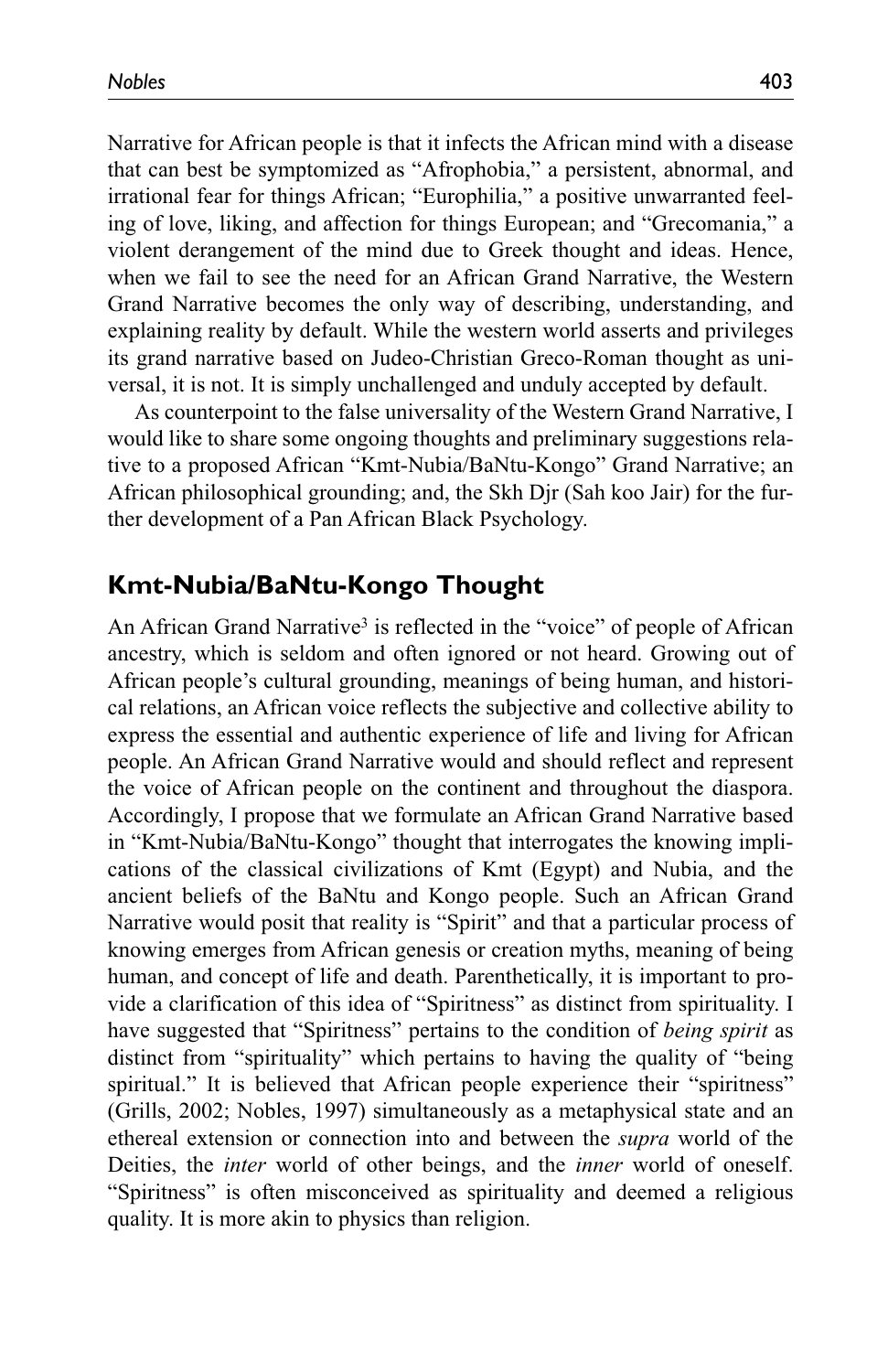An African Grand Narrative would privilege the sense of personhood, synergy, interconnectedness, circularity, wholism, and collectivism. Grounded in African epistemological reflections, the African Grand Narrative would privilege a particular intellectual mind-set that would posit that real(ity) is based on "Spiritness," as defined above. The idea of "Spiritness," in turn, would allow for the framing of the process of knowing with constructs like commonality, centeredness, transformation, transcendence, improvisation, inspiration, agency, will, revelation, invocation, intention, and the "power of the word."

The thinking, theories, and ideas associated with the development of a Pan African Black Psychology must openly, unashamedly, and unapologetically give recognition and respect to and grounding in a "Kmt-Nubia/BaNtu-Kongo" shaped African Grand Narrative which privileges the idea of an expansion of Mphahlele's (1987) notion of African Humanism to that of a Pan African Humanism."

The concept of "Pan African Humanism" requires an adequate psychological understanding of African humanity worldwide and its intellectual and cultural developments, as well as relationships to the Western world and other world cultures. Pan African Humanism would require engagement with all forms of African intellectual, literary, and artistic production across time and space. Pan African Humanism serves as an orientation for the study of the psychocultural, geopolitical, intellectual, and artistic history of African people in both its historical unfoldings and contemporary expressions worldwide. The evolving Pan African Black Psychology should be an African-centered interdisciplinary and multidimensional investigation of African philosophy, literature, languages, history, politics, aesthetics, spirituality, and science. As a global discipline, Pan African Black Psychology would allow us to approach questions of human essence, experience, and expressions (i.e., values, customs, beliefs, conduct, etc.) important to all cultures—the nature of the beautiful, the meaning of human existence, the search for the divine, the nature of historical epochs—through an African-centered interdisciplinary and multidimensional studies.

Pan African Humanism supports the use of an African-centered paradigm that privileges the life experiences, history, and traditions of people of African ancestry as the center of analyses, ergo, African-centered psychology. Such a paradigm would give license to scientifically understanding an Africancentered way that represents the core and fundamental qualities of the "Being," "Belonging," and "Becoming" of people of African ancestry. The Africancentered way, in turn, would assert as an organizing precept the importance of "being" as central. Accordingly, the experiences of being, belonging, and becoming and the principles of location and agency for reviewing and understanding African phenomena are epistemologically paramount.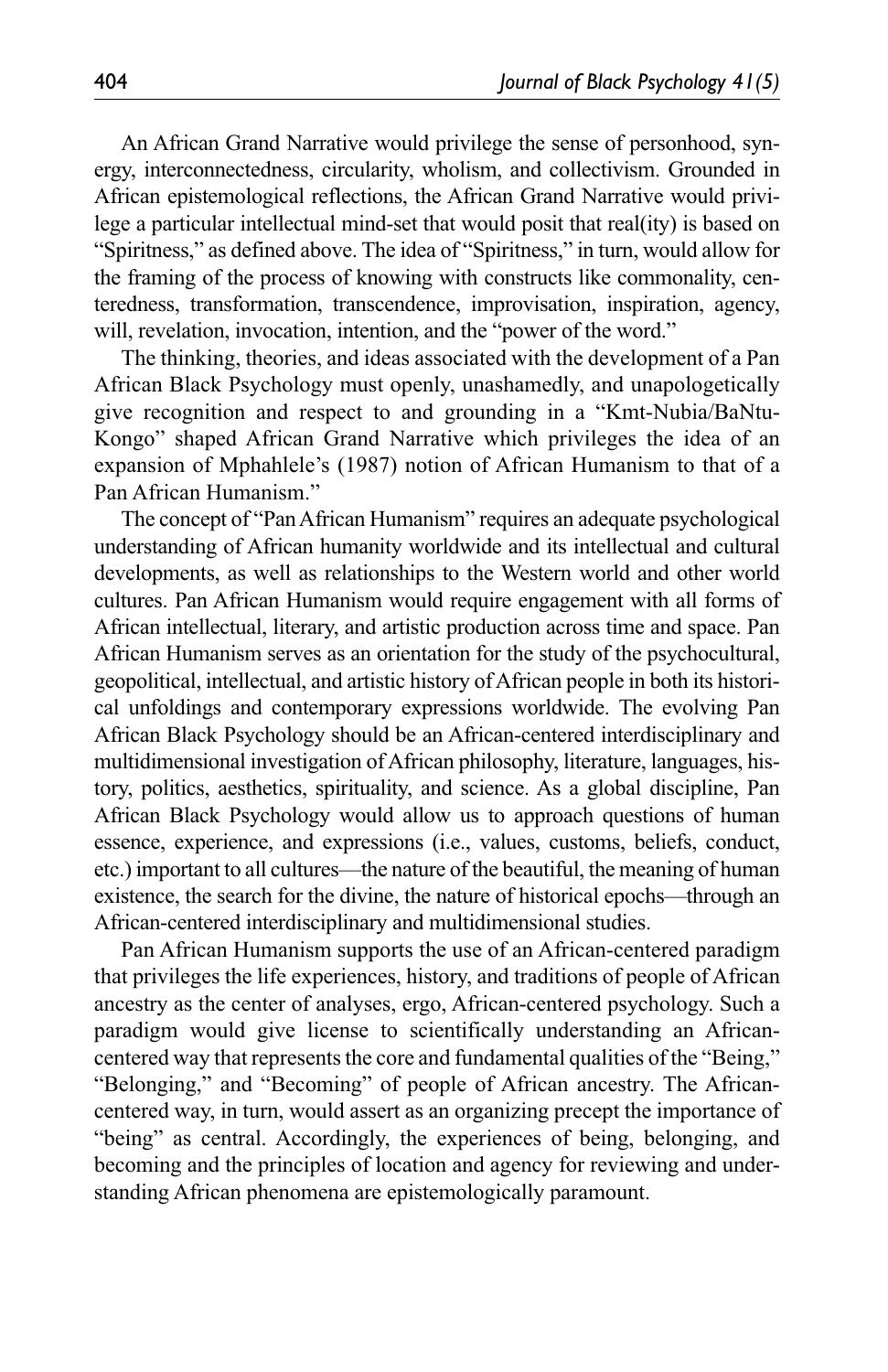What all this suggests is that there is an African way of being which should reflect an African "quality of thought and practice" rooted in the cultural image and interest of people of African ancestry (Karenga & Carruthers, 1986). This African-centered way would represent the intellectual and philosophical foundations on which people of African ancestry create their own scientific and moral criteria for authenticating the reality of African human processes (Asante, 1991). Parenthetically, it should be noted that it is only when one has a sense of his or her own "human integrity," that is, way of being, that one has the "instinct" to resist dehumanization or oppression as well as the capability to even contemplate, let alone achieve, human liberation/ freedom.

The historical difficulty or problem with developing a Pan African Black Psychology has been the inability to free ourselves from Western thought and ideas and to comprehend and conceive of the African experience before enslavement and colonization. The question of "being" as seen and defined by African people is seldom, if ever, part of the intellectual discourse. This is the direct result of being disconnected from our own way of being. The African meaning of being human is rarely the starting point for any African, continental or disaporic, intellectual, artistic, or political dialog. Africancentered interrogations concerning "identity" and "consciousness," that is, how do African people recognize and become aware of our humanity, must be asked anew.

We, as Pan African Black Psychologists, must give ourselves the opportunity to engage in deep epistemological reflections regarding how Africans make sense of reality and how Africans recognize, record, and reveal their sense of reality as descriptive and explanative discourse, ergo, an African Grand Narrative. The development of a Pan African Black Psychology should reveal and restore how African people worldwide express the experience of living as an experiential expression of our "essentiality-of-being," and response to preenslavement and postenslavement and colonization.

# **The Philosophical Grounding for a Pan African Black Psychology**

Before discussing the philosophical grounding for a Pan African Black psychology, I want to highlight the importance of language as defined by Diop's directive to find the cultural unity of Africa by examining the domains of history, language, and psyche and the significance of the BaNtu heritage. Diop (1974, xiii) makes a convincing argument that the cultural unity of Africa is located in its language, history, and psyche. He, however, leaves the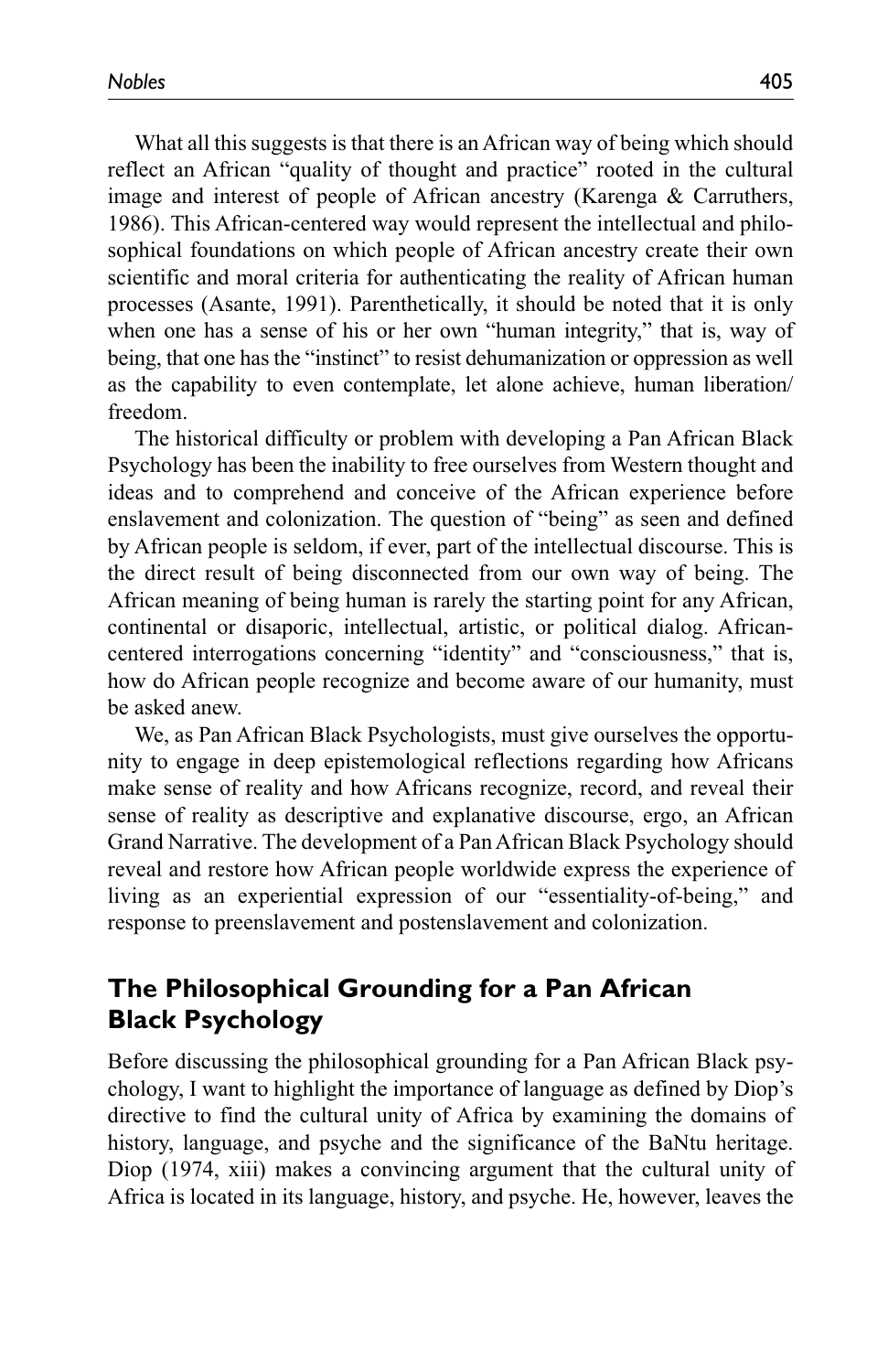exploration to the psychic unity undone. Tucker (2003) has pointed out that Africa has over 3,000 indigenous languages and innumerable creoles, pidgins, and lingua francas. Implying that Africa is a land of Babel. This observation was used to support the idea that those Africans kidnapped into slavery all spoke many different languages and were not able to understand each other. However, what is more accurate is that most languages spoken in Africa belong to one of three large language families, that is, Afroasiatic, Nilo-Saharan, and Niger-Congo (Epstein & Kole, 1998). The Niger-Congo language family, in my opinion, should be termed the BaNtu-Kongo language family. It is the migratory expansion of the BaNtu with their language, beliefs, and so on, and not the river Niger that more accurately denotes the language family. Parenthetically, the so-called Niger-Congo or more correctly BaNtu-Kongo represents about three fourths of all of sub-Saharan Africa. With regard to language families, what should be obvious but seemingly less appreciated is that people create language to communicate about what is most important to them, that is, environment, experience, belief, thought, and so on. The BaNtu-Kongo language family represents the need of the BaNtu people to communicate their thoughts, beliefs, and experiences. Hence, if there is a common language family, then there must be common experiences, environment, and beliefs, and thoughts that bind that language family. It should also be noted here that BaNtu essentially means people or the people of spirit (Ntu). However, it has been denigrated, especially in South Africa and refers now to be a qualifier designating inferior status and/or the area, that is, BaNtustan, set aside for Black people in support of apartheid.

The so-called BaNtu expansion, it is believed first originated around the Benue-Cross rivers area in Southeastern Nigeria and spread over Africa to the Zambia area. Sometime in the second millennium BC, the BaNtu were forced to expand into the rainforest of Central Africa. Later, the BaNtu began a more rapid second phase of expansion beyond the forests into Southern and Eastern Africa reaching modern day Zimbabwe and South Africa. Another theory held that the BaNtu originated from the Congo and spread out to the north, east, and the south. Whether going from north to south or south to north it should be clear that the BaNtu spread out over most of Africa and with the experience of the slave trade spread equally throughout the new world. The primary evidence for this great expansion (Ehret, 2001), one of the largest in human history, has been linguistic, namely that the languages spoken in sub-Equatorial Africa are remarkably similar to each other, to the degree that it is unlikely that they began diverging from each other more than 3,000 years ago, The BaNtu people with their culture, language, family, spiritual beliefs, and philosophical ideas are the very people stolen and kidnapped in the Transatlantic slave trade. In effect, BaNtu beliefs and ideas were embedded in the various peoples who were stolen and kidnapped.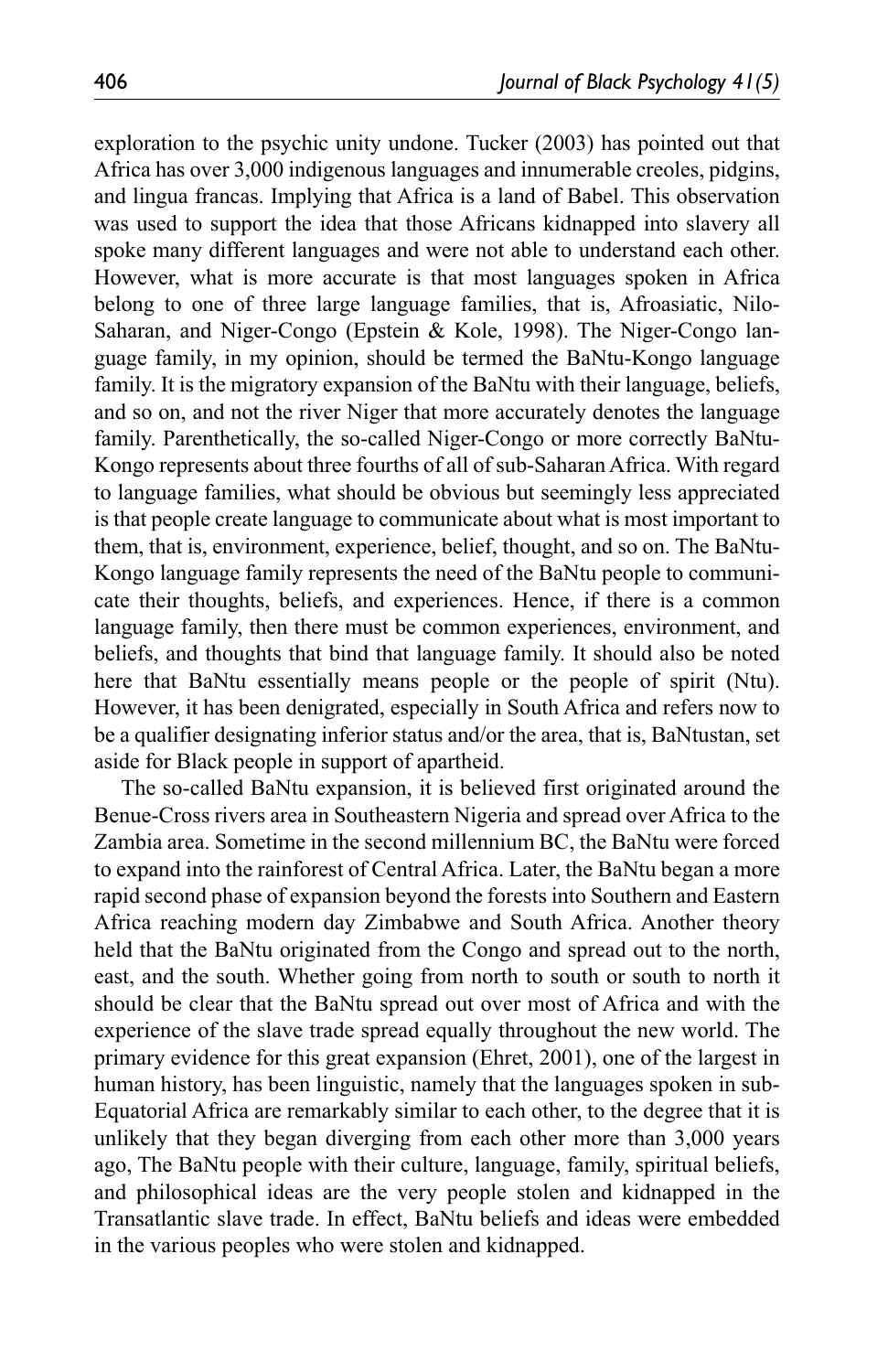Africans on the continent and throughout the diaspora are fundamentally BaNtu people. In fact, it is only in understanding the BaNtu-Kongo ideas and meanings of being human that one will be able to better or more fully determine the impact of the Trans-Saharan and Transatlantic slave trade.

In terms of beliefs and African deep thought, Ngubane (1979) argued that the African understanding of the person is a "protein" evaluation of the human being which flowed into Nile Valley high culture of the Ancient Kemites and subsequently created clusters of similar conceptions all over Africa. What, in fact, is recognized as African culture and civilization is the combined social conventions and inventions emerging from a common African root meaning of the person.

While there is not enough room in this exposition to exhaust the topic, the further exploration of the proposed "Kmt-Nubia/BaNtu-Kongo" African Grand Narrative and African philosophical thought does require some detailing here.

The ancient Kemite/Nubians believed that the Neb-er-tcher evolved from the primordial substance and facilitated the evolution of forms into phenomena (Budge, 1997). The "creative principle" emerged out of the primordial substance; that is, "Nu" and all phenomena were, in fact, extensions of "Nu." The Kemite/Nubians believed in the consubstantiality of all phenomena. One key to understanding Kemite/Nubian philosophy, can be found in the belief about the meaning of the person. Because the person was a manifestation or expression of "Nu," the primordial substance, the ancients regarded the "form" of the human being as destined to live forever. Hence, institutions were developed to enable the person to evolve in response to the challenges of nature. The human person, like other forms, has an "unchanging value" and evolves in response to the demands of that value. The ancients regarded the primordial substance, "Nu," as infinite. The infinity operated, in terms, of its law, which was its will. As a manifestation of "Nu," the person represents a manifestation of "the Law."

In discussing BaNtu philosophy, Kagame (1989) notes that all that exists can be subsumed under one of four categories of Ntu or spirit. Ntu, in this regard, is thought to be the universal expression of force or spirit. Ntu inseparable from Umu is "Being" itself. It is the cosmic universal force. "UbuNtu" is spirit in which Being and beings coalesce.

This notion of spirit or force or power makes no distinction between spirit and matter. Matter is not in the BaNtu conceptualization a manifestation of spirit. Matter and spirit are not separate. They are not different or apart. Reality is not a duality of matter and spirit. "UbuNtu" is all that is or "be." Conceptually, Ntu, as a modal point at which being assumes concrete form, is reflected in four categories of expression in BaNtu philosophy. In effect there is one essence with four categories of expression. The categories are *Mu Ntu, Ki Ntu, Ha Ntu*, and *Ku Ntu*. All beings, all expressions of spirit can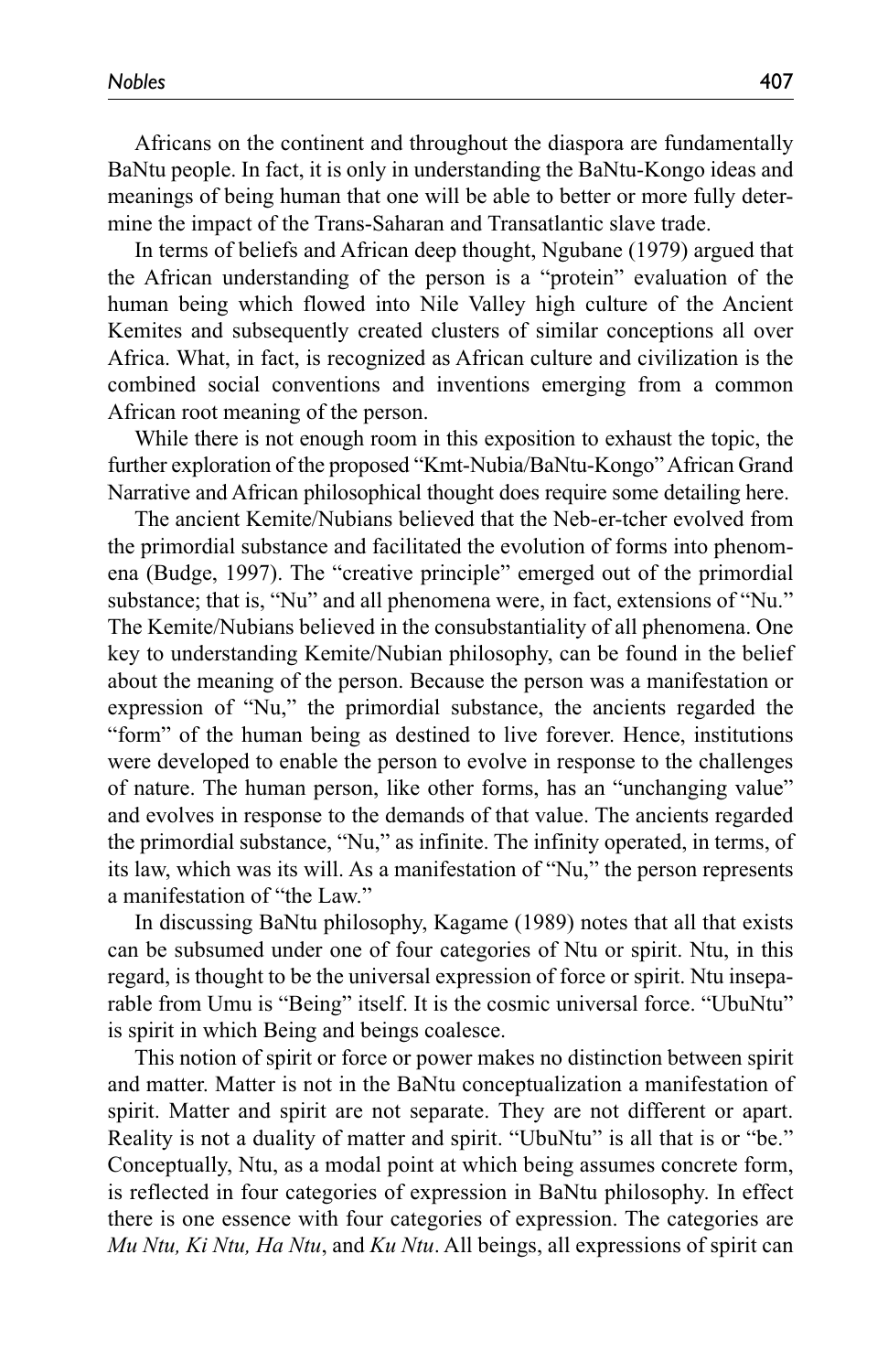| Mu Ntu or Muntu | Human beings are spirit (energy)—Knowing and knowable<br>spirit, including the dwellers of the afterlife (dead), those yet-<br>to-be-born as well as the angels, orishas, loas, and ancestors. |
|-----------------|------------------------------------------------------------------------------------------------------------------------------------------------------------------------------------------------|
| Ha Ntu or Hantu | Place and time are spirit (energy)—Activated by Mu Ntu                                                                                                                                         |
| Ki Ntu or Kintu | Material objects are spirit (energy)—Activated by Mu Ntu                                                                                                                                       |
| Ku Ntu or Kuntu | Emotions/feelings are spirit (energy)—Activated by Mu Ntu                                                                                                                                      |

**Table 1.** UbuNtu: Spirit Beings (*Mu Ntu*) in a Reality of Spirit (*Ntu*).

be found within one of these categories. All that exists will express itself as one of these expressions. Human beings (*Mu Ntu or Muntu*) are an expression of spirit or force. Place and Time (*Ha Ntu or Hantu*) are equally expressions of spirit or force. All the material objects (*Ki Ntu or Kintu*) like mountains, other animals, rivers, and so on, are spirit expressions. Joy, beauty, laughter, love, emotions, and so on (*Ku Ntu* or *Kuntu*) are equally spirit expressions. As such everything and all being is "UbuNtu" and as such are more than simply related to each other. All that exists are different concrete expressions of Ntu. In effect, "Being" is being spirit in a reality of spirit (see Table 1).

All being is therefore, spirit, energy, or "UbuNtu." In being, humans exist in the aforementioned categories. The category *Mu Ntu* includes intelligent beings that are living, the dwellers of the afterlife (dead), those yet-to-be-born as well as the orishas, loas, and ancestors. That which exists as *Ki Ntu* are forces that are activated at the command of *Mu Ntu*. Plants, animals, minerals, created objects, and ideas, and so on are all spirit (*Ki Ntu*) awaiting the command or activation by *Mu Ntu*. Spirit also exists or expresses itself as space and time. This is *Ha Ntu*. Modalities of existing are equally spirit. *Ku Ntu* as "modal" spirit gives "beingness" to modalities like loyalty, devotion, discipline, and so on. The UbuNtu idea should be thought of as one of the root ideas in African philosophical thought and the further creation of a Pan African Black Psychology.

A Pan African Black Psychology must, therefore, embrace the African meaning of being human as being spirit, an energy or power. Refashioning African philosophical thought with its "Kmt-Nubia/BaNtu-Kongo" grounding, as an African Grand Narrative would assert that human beings as Spirit Beings are those who live and move within and are inseparable from the ocean of waves/radiations of spirit (energy). A human being is spirit that affirms its humanity by recognizing the humanity of other spirits and on that basis establishes humane relations with them. A human being is spirit whose unfolding is a constant and continual inquiry into its own being, experience, knowledge, and truth. To be human is to be spirit in motion (unfolding). Being human is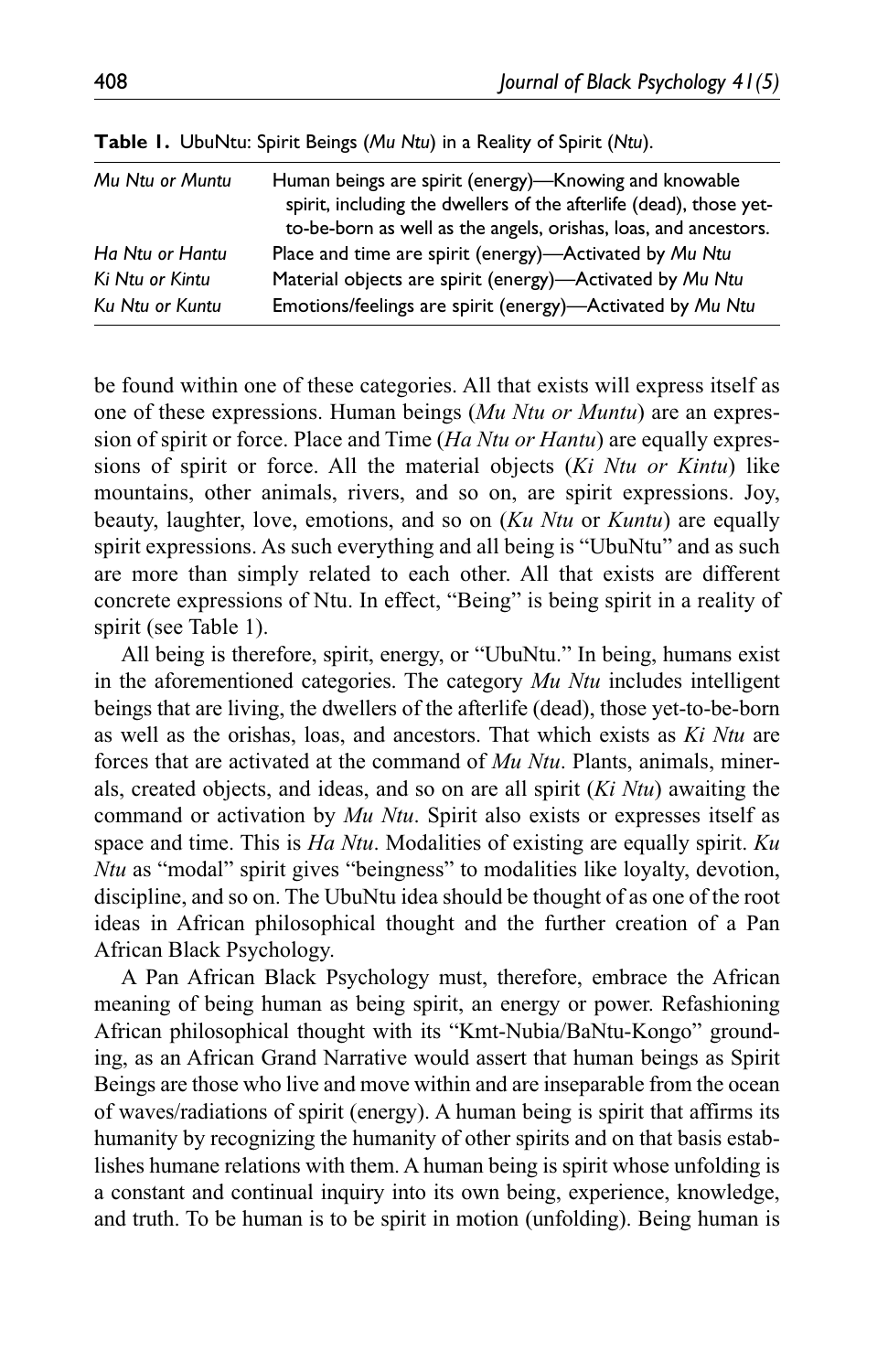being a phenomenon of perpetual, constant, and continual unfolding (vibration sharing and exchanging) of spirit. In this regard, Fu-Kiau (2001) clarifies that the human being is a "threefold unfolding" experience in the realms of yet-tolive, living, and after living. He further notes that a human being is a living sun (energy), possessing "knowing and knowable" spirit (energy) through which spirit in human form has an enduring relationship with the total perceptible and ponderable universe.

# **The Development of a Pan African Black Psychology:** *Skh Djr*

The question of a Pan African Black Psychology must ultimately turn to the task of our being able to illuminate the spirit of *Mu Ntu* to the people worldwide. In furthering the challenge of Black psychology to rescue ancient African deep thought, I propose the adoption of *Skh Djr* (Nobles, 2013) as the process of understanding, examining, and explicating the meaning, nature, and functioning of being human for African people by conducting a deep, profound, and penetrating search, study, and mastery of the process of "illuminating" the human spirit or essence, as well as all human experience and phenomena.

In order to fully understand the complexity of the *Skh Djr* (illumination of the spirit), one must include a discussion of the African antecedent comprehension of what it means to be human or to be a person. To understand this point, one has to think deeply and profoundly about African meanings and understandings about being human. Consistent with Diop's (1974) directive to examine the domains of history, language, and psyche, *Skh Djr* would require that one interrogate the language and logic of traditional African people in order to gain insight into the functioning of contemporary African peoples. Our ancestors were spread throughout the diaspora absent of freedom, that is, in chains. However, they did not arrive absent of language, thought, and belief about who they were. Our ancestors on the continent had a sacred relation to the land. However, because of colonial domination that relationship was often disrupted. One direct consequence of colonialism was that many African children were forced into boarding schools and had to learn their captor's language as well as their "way of being." They too did not experience this atrocity absent of their mother tongue, thought, and belief about who they were. Our ancestors came with a language and a system of beliefs (logic) about what it meant to be human and whom and whose they were and why they existed. It is through a penetrating reinterpretation of the language and logic of our African ancestry, that both continental and diasporan Africans will be able to rescue and remember our humanity, wholeness, and wellness.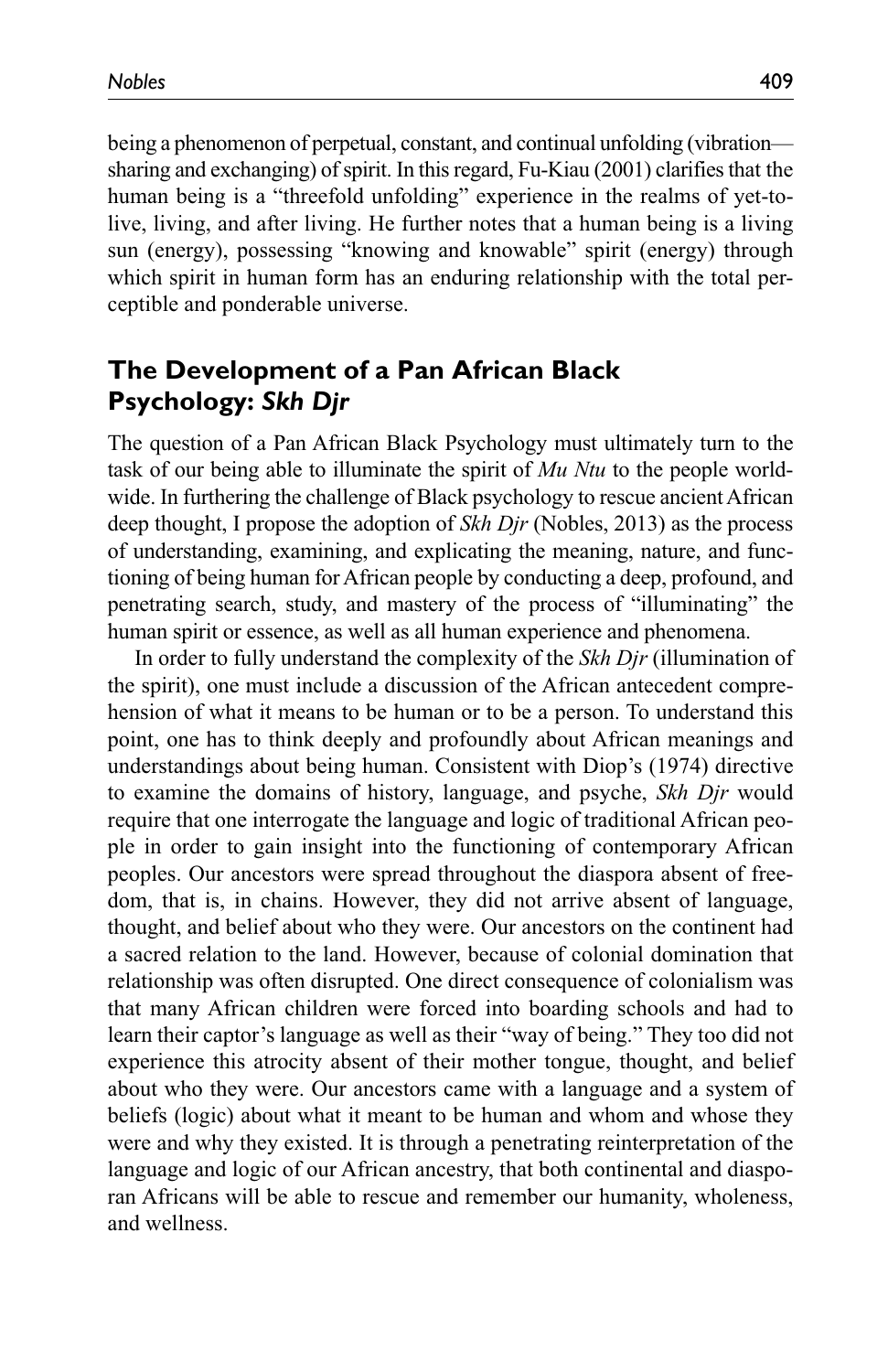In directing us to locate Africa's cultural unity in its language, history, and psyche, Diop unfortunately left the exploration of the psychic unity undone. In an attempt to partially address Diop's psychic directive, I have offered the concept or notion of *Skh Sdi* (Sah koo Shedee) to represent the practice or method of *Sakhu* (Sah koo) first introduced by Akbar (1985). Consistent with the African idea of "if it exists it most assuredly is spirit," the *Skh Sdi* practitioners would be "Spirits (humans) who are 'lead' by spirit, who 'read' spirit(s); who seeks help and protection from spirit and engages in the 'salvation' and 'nurturing' (healing) of spirit by performing the Sakhu as it should be done" (Nobles, 2013, p. 294). There are traditional African concepts in every African language that represent the idea of illuminating the spirit and should be explored as a further expansion of a Pan African Black psychology.

Our charge is clear. Guided by the call to organize issued in the Capetown Declaration and the Nassau Declaration as well as in the charge to refashion psychology given in the New Orleans Accord, we must claim our own African Grand Narrative and use it, not only as our descriptive and explanative discourse about African reality worldwide but to shape the African way as a tool for healing ourselves and the world.

In open and direct collaboration, we, continental and diasporan, African/ Black psychologists must aggressively interrogate and learn from our traditional sciences, for example, Ifa, Vodun, Candomblé, and collaborate around addressing the specifics of the New Orleans Accord, that is, forge continental and diasporan working relationships to critically examine the assumptions and paradigms concerning the understanding, development, and the emergence of African/Black peoples in context throughout their lives; commit to developing the culturally congruent discipline and practice of Pan African Black Psychology; as well as endorse and adopt the development and utilization of a Pan African Black Psychology for understanding, analyses, treatment, and restoration of African/Black spirit, mental health, wellness, wholeness, worldwide emancipation, participation, and unity of our people.

We must not be afraid to accept the challenge and charge of critically assessing the limited utility and questionable fidelity of American and European psychologies for understanding and treating African/Black peoples. As continental and diasporan Pan African Black Psychologists, we should openly support the ongoing collaboration among and between continental and diasporan psychologists worldwide and to use the further development of Pan African Black Psychological theories in all areas of human endeavor by finding ways to assemble, critique, and make more accessible the existing oral, written, or electronic psychological works of African scholars concerning our understanding, analyses, interventions, and treatment (both traditional and contemporary) that promote the wellness of African/Blacks; and, in particular,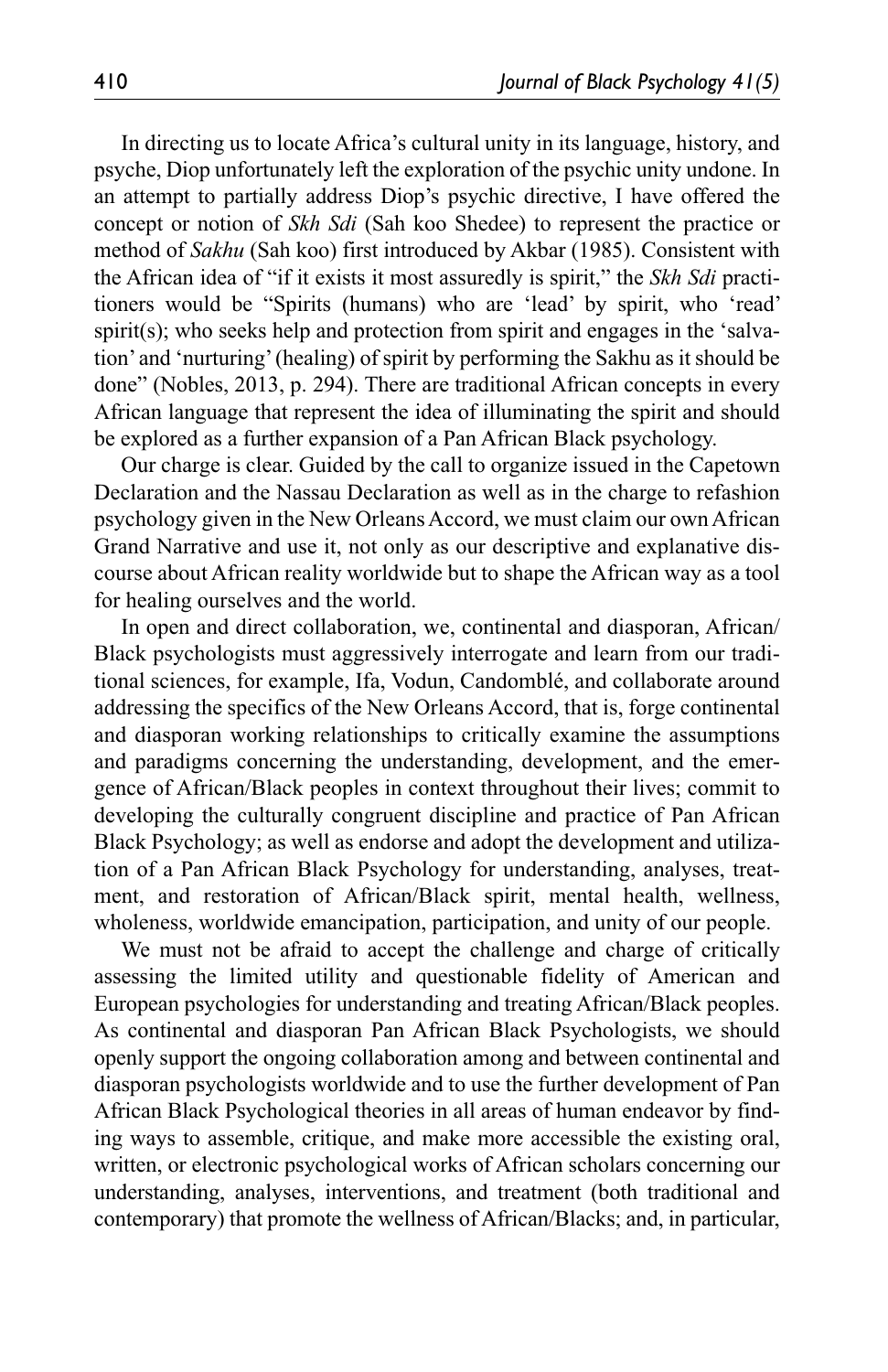address the lingering and ongoing affects of both historical and contemporary colonization, enslavement, and dehumanization.

In spite of the success of the birth of a Black Psychology in the United States, which is not race defined, psychology on the continent, South America (Brazil), Europe, and the Caribbean may or may not be in the hands of Black Africans. The non-Black African control of psychology in the various places throughout the African world will need to be addressed as we unfold the furthering of a Pan African Black Psychology. We, in effect, need to identify and access whatever energy (spirit) and resources that will support our ongoing collaboration and intellectual exchanges, for example, joint education task force between the ABPsi and Pan African Psychology Union that should also include the Caribbean Alliance of National Psychological Associations and the Regional Psychology Council of Bahia, as well as kindred associations in Europe and Asia.

Starting with a critical examination of the United States that developed Black Psychology and a systematic review and utilization of African-centered resources and materials, the task ahead should be to directly advance the worldwide examination and development of a Pan African Black Psychology and support the implementation of healing programs and services throughout the African world. Through this global initiative, we could provide opportunities for teaching, trainings, continuing education, workshops/seminars, professional consultations, in addition to ongoing discussions on the philosophies, theories, therapeutic intervention, research orientations, methodological approaches for the overall implementation, and dissemination of a Pan African Black Psychology.

In full collaboration, as an African family, we ultimately could become an "African World Federation of Pan African Black Psychology Organizations and/or Associations." Working together as a federation, we could and should provide certification and ultimately licensing for any psychological work occurring throughout the African world. To achieve this, I invite us, as African Black psychologists, to seize the global opportunity before us to informally and/or where advantageous formally establish a Pan African Black Psychology African World Federation Network that is committed to taking the authority to be "Spirit Beings" and practitioners of the *Sakhu*. To do so would, in my opinion, be the only way that we can guarantee that we produce and practice a real Pan African Black Psychology or what I propose we call *Skh Djr*. To do any less would be to fail to fulfill what our ancestors have prepared the way for us to be, Divine Spirit Beings, living in a reality of spirit, called to enlighten, restore, and heal.

#### **Author's Note**

Keynote Presentation: 1st International Congress of African Psychology FAP2014, Polokwane, Limpopo Province, South Africa, March 27-29, 2014.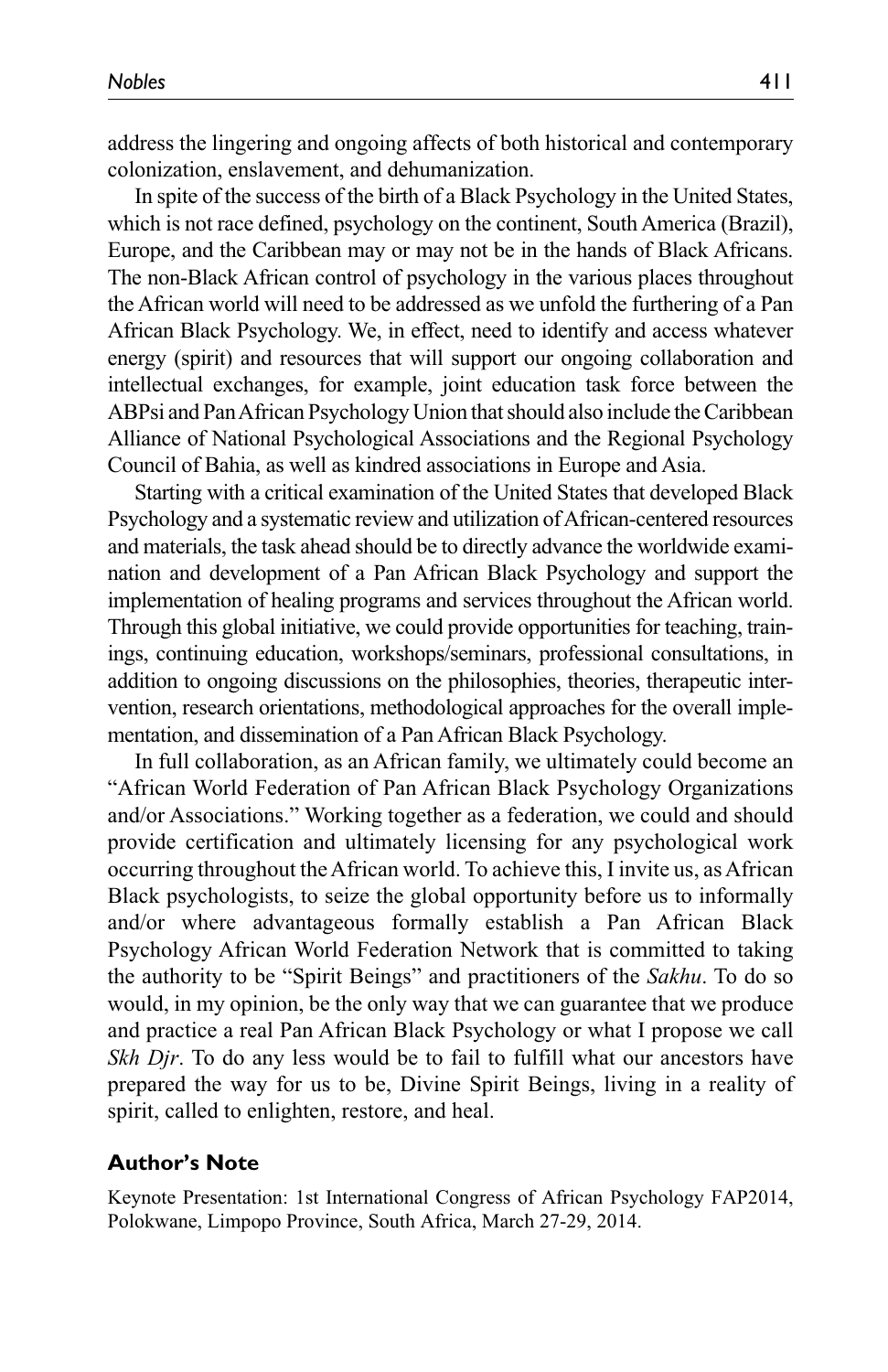### **Declaration of Conflicting Interests**

The author declared no potential conflicts of interest with respect to the research, authorship, and/or publication of this article.

## **Funding**

The author received no financial support for the research, authorship, and/or publication of this article.

### **Notes**

- 1. I choose to refer to our traditional sages, wise-ones, and healers as "spirit practitioners" rather than fetish priest or shaman because they use their immediate rapport with the Divine spirit to understand how to be, know, and heal.
- 2. My own epistemological reflections have been guided by ongoing direct conversations and study with the following living practitioners of traditional spirit science (religion): the Araba of Osogbo, Nigeria, Baba Ifayemi Elebuibon; the traditional priest, Nana Kwabena Abebresse Abass (Nana Alhaji Abass) of Ghana; the Ndepp of Senegal, Oulimata Diop; the High Sanusi of South Africa, Baba Credo Mutwa; and the Nganga of the Congo, Kimwandende Kia Bunseki Fu-Kiau.
- 3. Both Dr. Molefi Asante (2003) and Dr. Maulana Karenga (2010) have offered important definitions of Afrocentricity that support the unpacking of an African grand narrative.

## **References**

- Akbar, N. (1984). Africentric social science for human liberation. *Journal of Black Studies*, *14*, 395-414.
- Akbar, N. (1985). Nile valley origins of the science of the mind. In I. Van Sertima (Ed.), *Nile Valley Civilizations* (pp. 120-132). New Brunswick, NJ: Journal of African Civilizations.
- Akbar, N. (1990). African American consciousness and Kemet: Spirituality, symbolism and duality in reconstructing Kemetic culture. In M. Karenga (Ed.), *Papers, perspectives, projects* (pp. 99-114). Los Angeles, CA: University of Sankore Press.
- Asante, M. (1991). *Kemet, Afrocentricity, and knowledge*. Trenton, NJ: Africa World Press.

Asante, M. (2003). *The Afrocentric idea*, Philadelphia, PA: Temple University Press.

- Azibo, D. A. (1989). African-centered thesis on mental health of African Americans and a nosology of Black/African personality disorder. *Journal of Black Psychology*, *15*, 173-214.
- Budge, E. (1997). *An introduction to ancient Egyptian literature*. Mineola, N.Y.: Dover Publications.
- Diop, C. A. (1974). *The African origins of civilization: Myth or reality*. Brooklyn, NY<sup>.</sup> Lawrence Hill xiii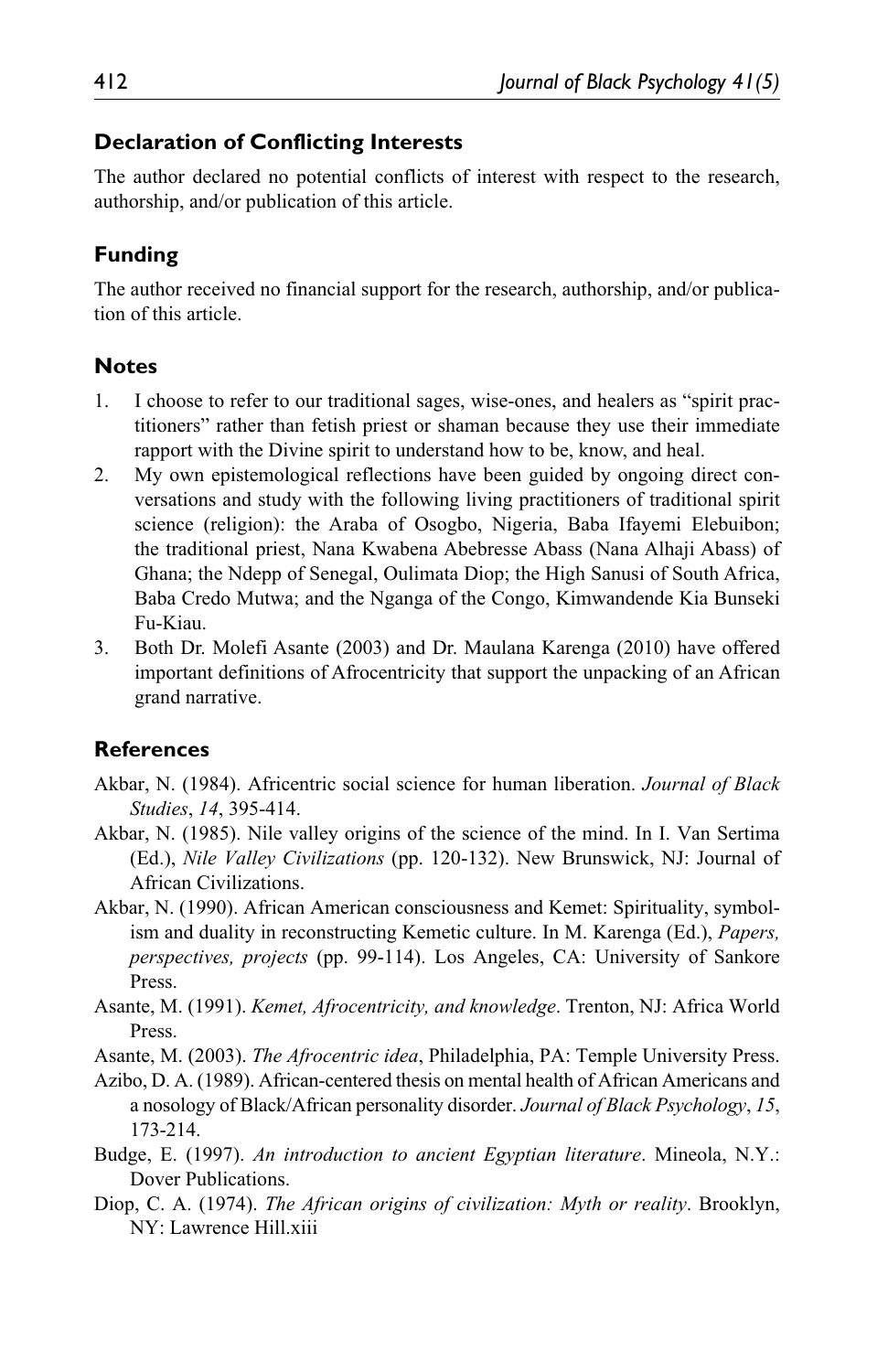- Ehret, C. (2001). Bantu expansions: Re-envisioning a central problem of early African history. *International Journal of African Historical Studies*, *34*, 5-41.
- Epstein, E. L., & Kole, R. (Eds.). (1998). *The language of African literature*. Trenton, NJ: Africa World Press.
- Fu-Kiau, K. K. B. (2001). *Tying the spiritual knot: African cosmology of the Bantu-Kongo* (2nd ed.). Brooklyn, NY: Athelia Henrietta Press.
- Grills, C. (2002). African-centered psychology: Basic principles. In T. A. Parham (Ed.), *Counseling persons of African descent: Raising the bar of practitioner competence* (pp. 10-24). Thousand Oaks, CA: Sage.
- Grills, C., & Rowe, D. (1996). African traditional medicine: Implications for African centered approaches to healing. In R. Jones (Ed.), *Advances in African American psychology: Theory, paradigms and research* (pp. 71-100). Hampton, VA: Cobb & Henry.
- Hilliard, A. G., III. (1986). The wisdom of Kemetic governance. In M. Karenga & J. Carruthers (Eds.), *Kemet and the African worldview* (pp. 131-148). Los Angeles, CA: University of Sankore Press.
- Kagame, A. (1989). The problem of "man" in Bantu philosophy. *Journal of African Religion and Philosophy*, *1*, 35-40.
- Kambon, K. K. K. (1992). *The African personality in America: An African centered framework*. Tallahassee, FL: Nubian Nation.
- Karenga, M. (2010). *Introduction to Black studies* (4th ed.). Los Angeles, CA: University of Sankore Press.
- Karenga, M., & Carruthers, J. (Eds.). (1986). *Kemet and the African worldview*. Los Angeles, CA: University of Sankore Press.
- King, L., Dixon, V. J., & Nobles, W. W. (Eds.). (1976). *African philosophy: Assumptions and paradigms for research on Black persons*. Los Angeles, CA: J. Alfred Cannon Research Conference Series.
- Kruger, D. (1988). In search of a human science of psychology. *South African Journal of Psychology*, *18*, 1-9.
- Mphahlele, E. (1987, November). *Images of the African personality*. Paper presented at Conference on Black Culture and Business, Johannesburg, South Africa.
- Myers, L. J. (1988). *Understanding an Afrocentric worldview*. Dubuque, IA: Kendall Hunt.
- Ngubane, J.K (1979) *Conflict of minds: changing power isposition in South Africa*. Books in Focus, New York, 60.
- Nobles, W. W. (1972). African philosophy: Foundations for Black psychology. In R. Jones (Ed.), *Black Psychology* (pp.18-32). New York, NY: Harper & Row.
- Nobles, W. W. (1986a). *African psychology: Toward its reclamation, reascension and revitalization*. Oakland, CA: Black Family Institute.
- Nobles, W. W. (1986b). Ancient Egyptian thought and the renaissance of African (Black) psychology. In M. Karenga & J. Carruthers (Eds.), *Kemet and the African worldview* (pp. 110-118). Los Angeles, CA: University of Sankore Press.
- Nobles, W. W. (1997). To be African or not to be: The question of identity or authenticity—some preliminary thoughts. In R. L. Jones (Ed.), *African American identity development: Theory, research, and intervention* (pp. 203-213). Berkeley, CA: Cobb & Henry.